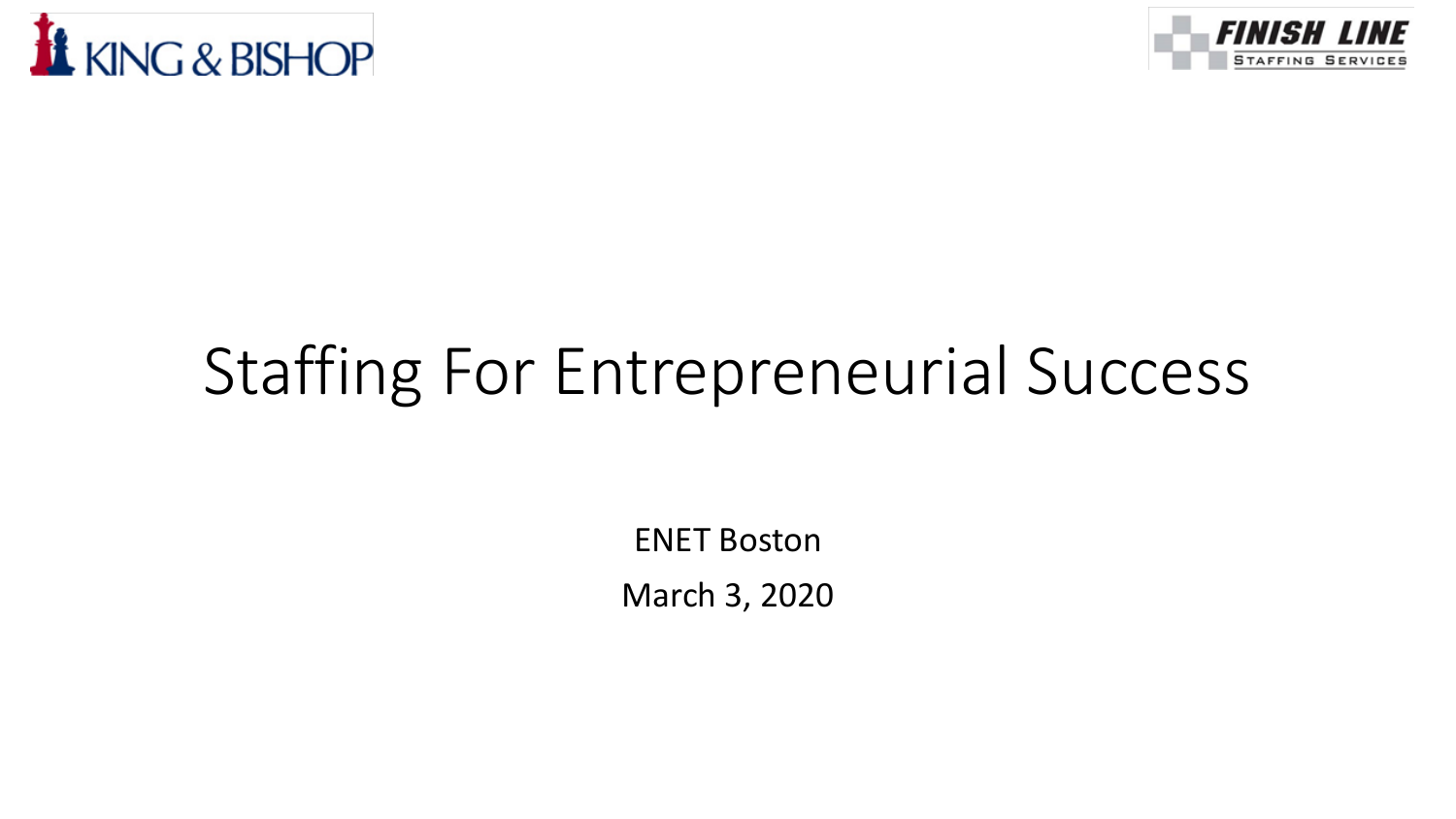



### You have a Company/Idea and you need more people.

• Where do you start?

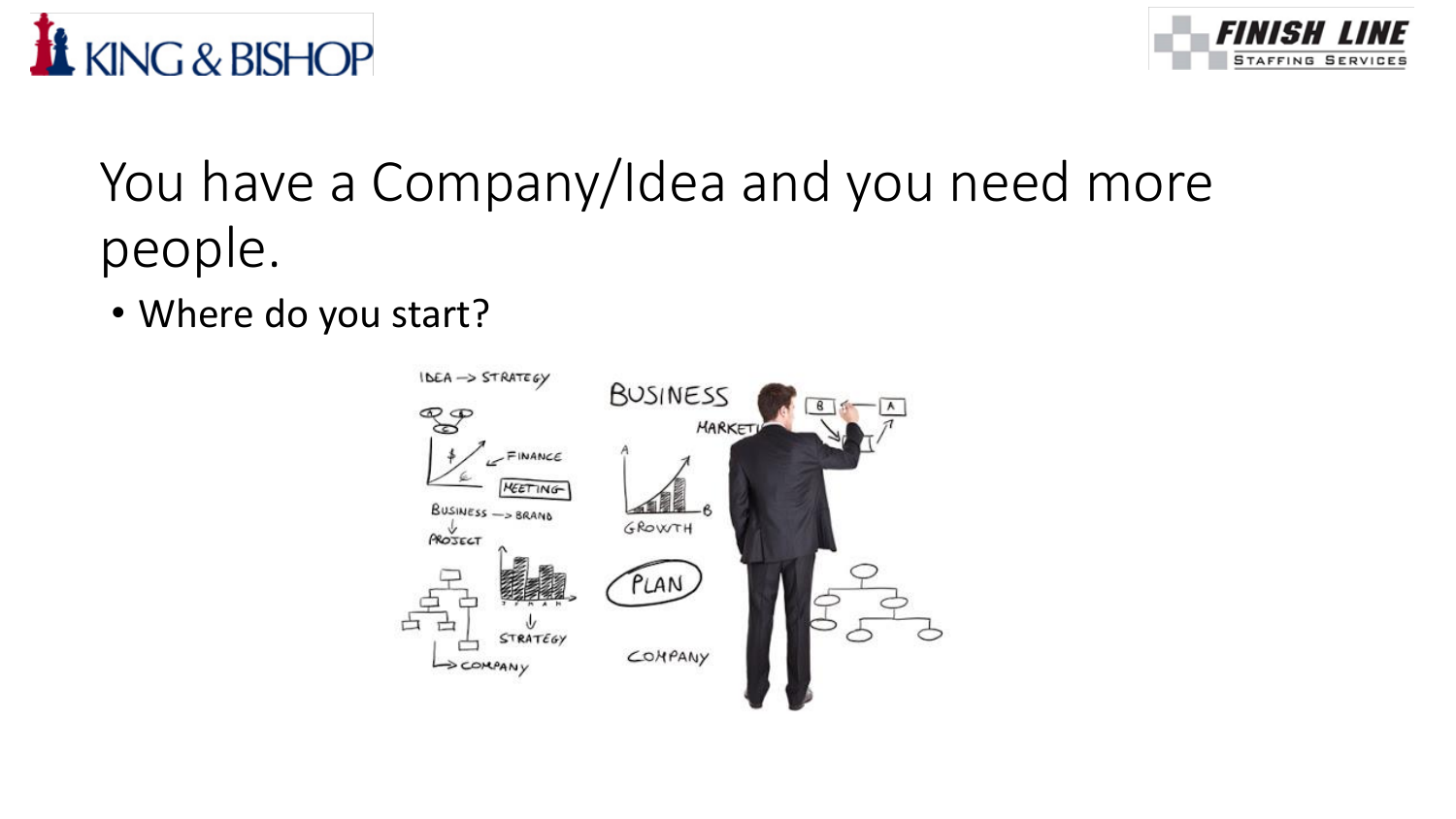

# Who are you?

KING & BISHOP

- *Start up? Angel?*
- *Private Equity? VC?*
- Position's most important?
- How do you find the right people?
- Unemployment rate 3.6%
- How do you afford?
- Start with Org Chart

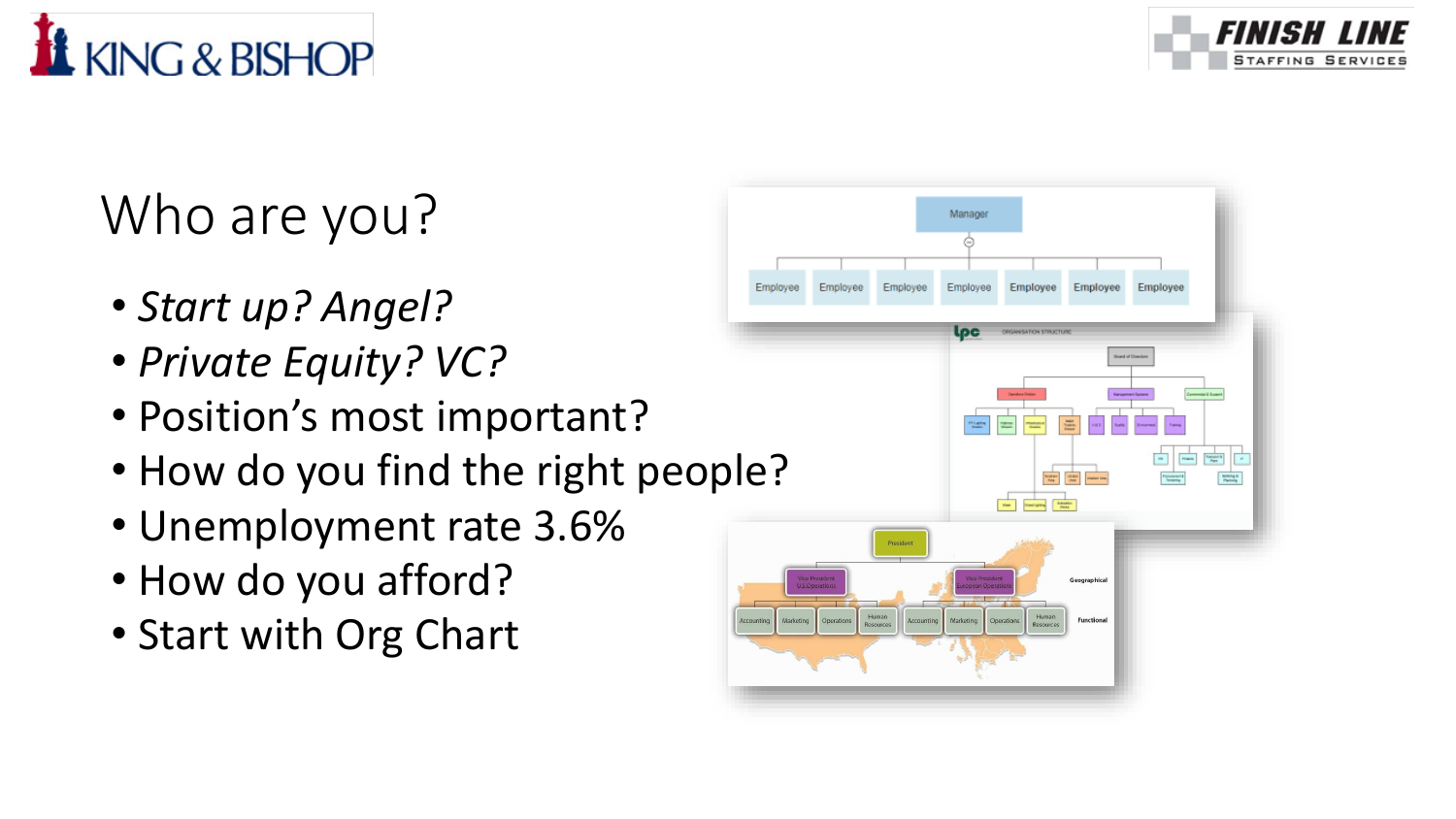



# Different types of staffing.

- You have options
	- Part-time
	- Contract
	- Contract-to-Direct
	- Direct

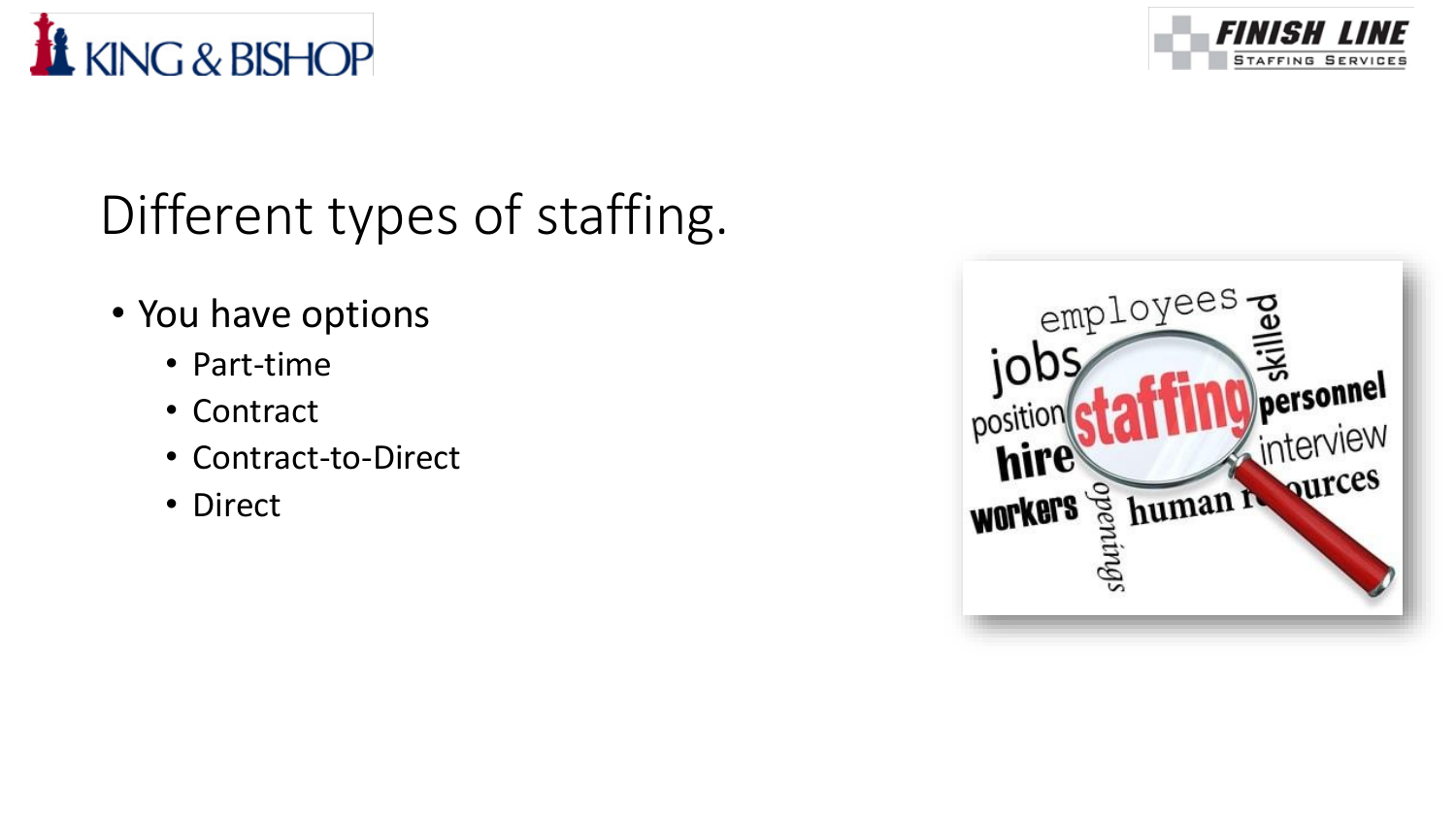

- Personal and professional networks
- Conferences, trade shows, symposia networking
- Associations

KING & BISHOP

- Alumni groups
- LinkedIn and LinkedIn groups
- FB, twitter, Instagram
- Contract recruiting
- Retained Search



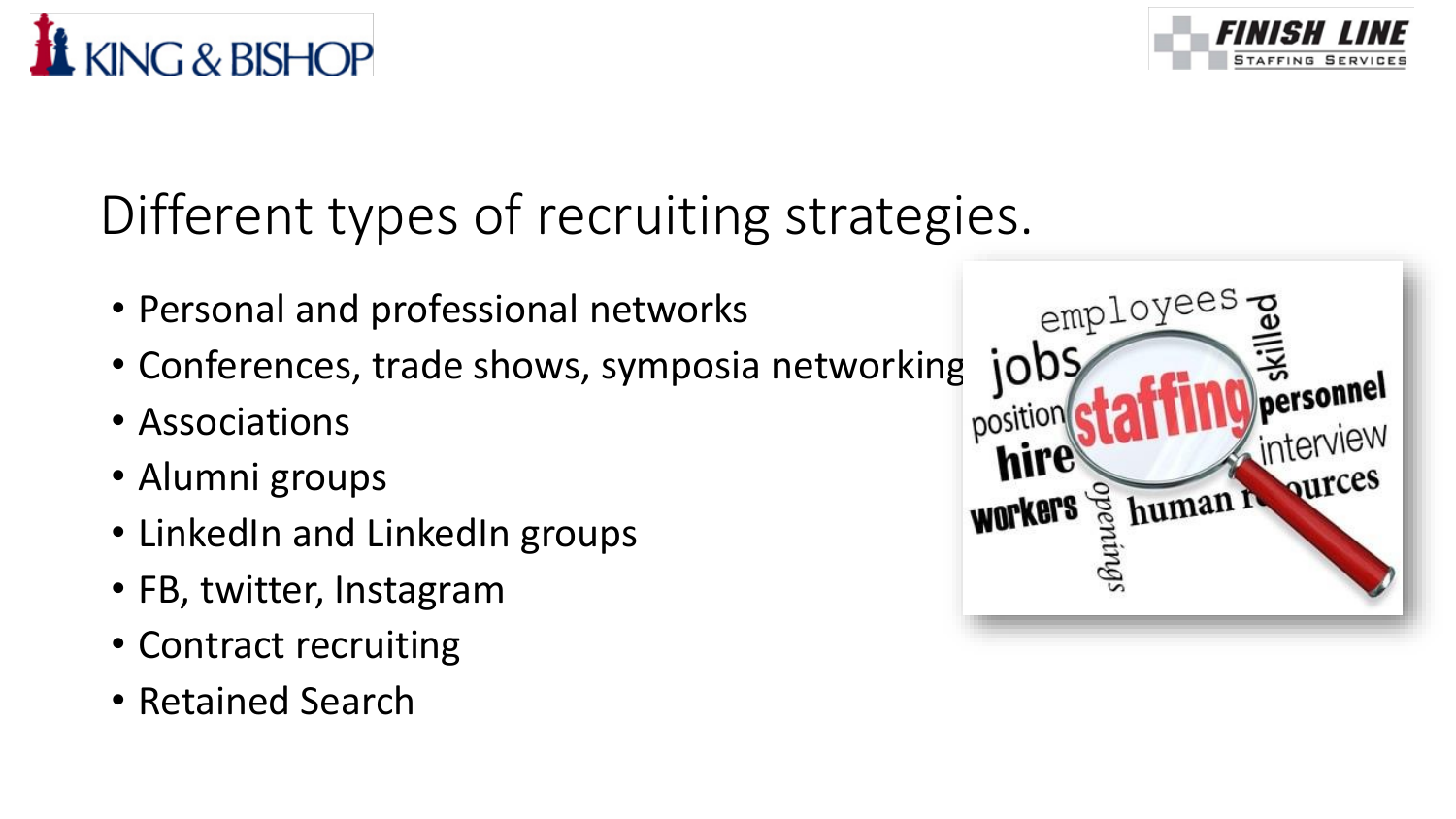



#### Identifying and maintaining company culture.

- Enhances productivity
	- Rally employees around the cause
- Reduces employee churn
- Contributes to the bottom line
- Makes your startup more nimble, agile

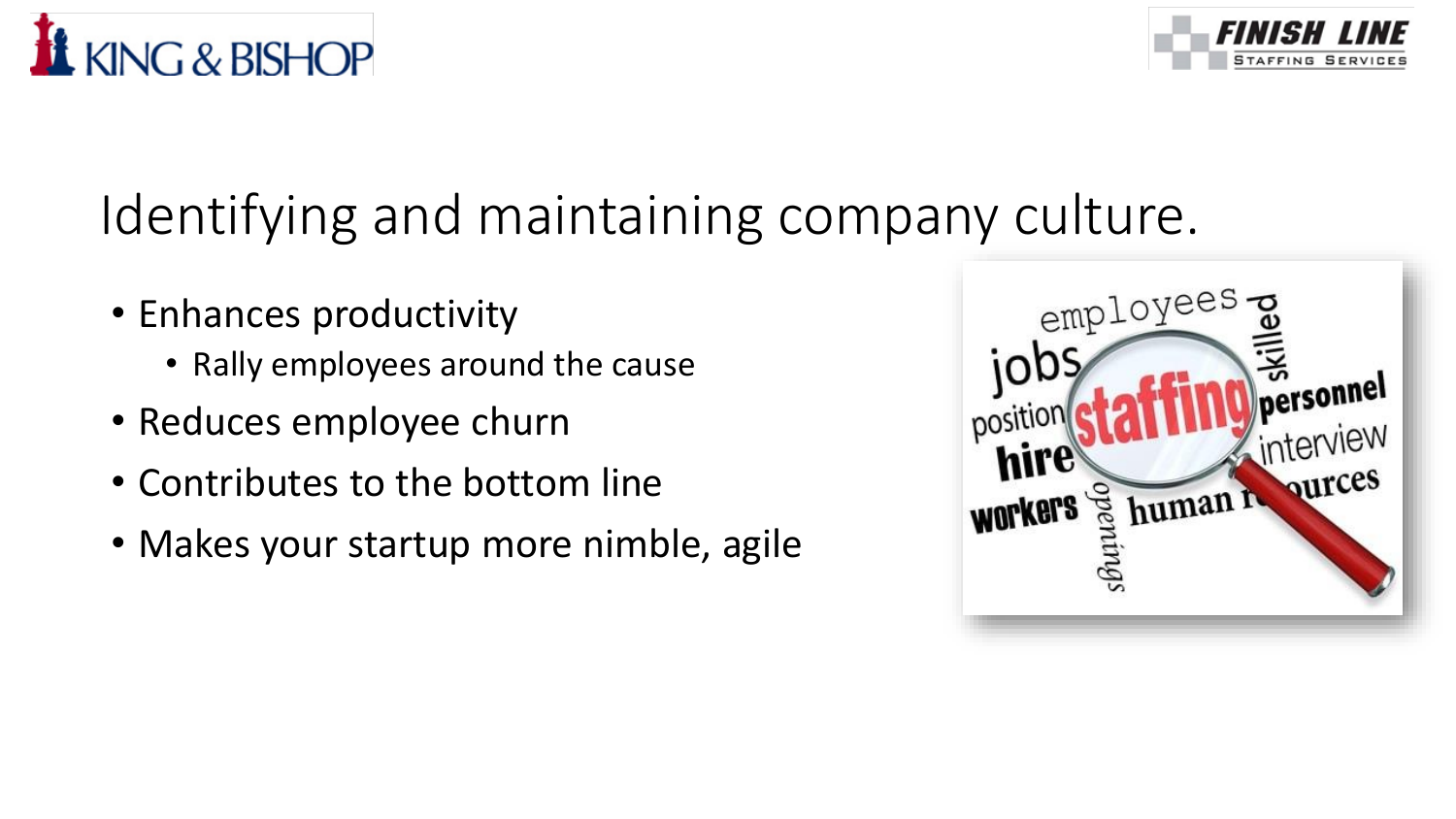



#### Identifying and maintaining company culture.

- Spend time discussing what you want your company culture to be.
- Write down your thoughts
- Incorporate it into you mission
- Weave it into your onboarding process
- Promote it on your website
- Ask your employees for feedback

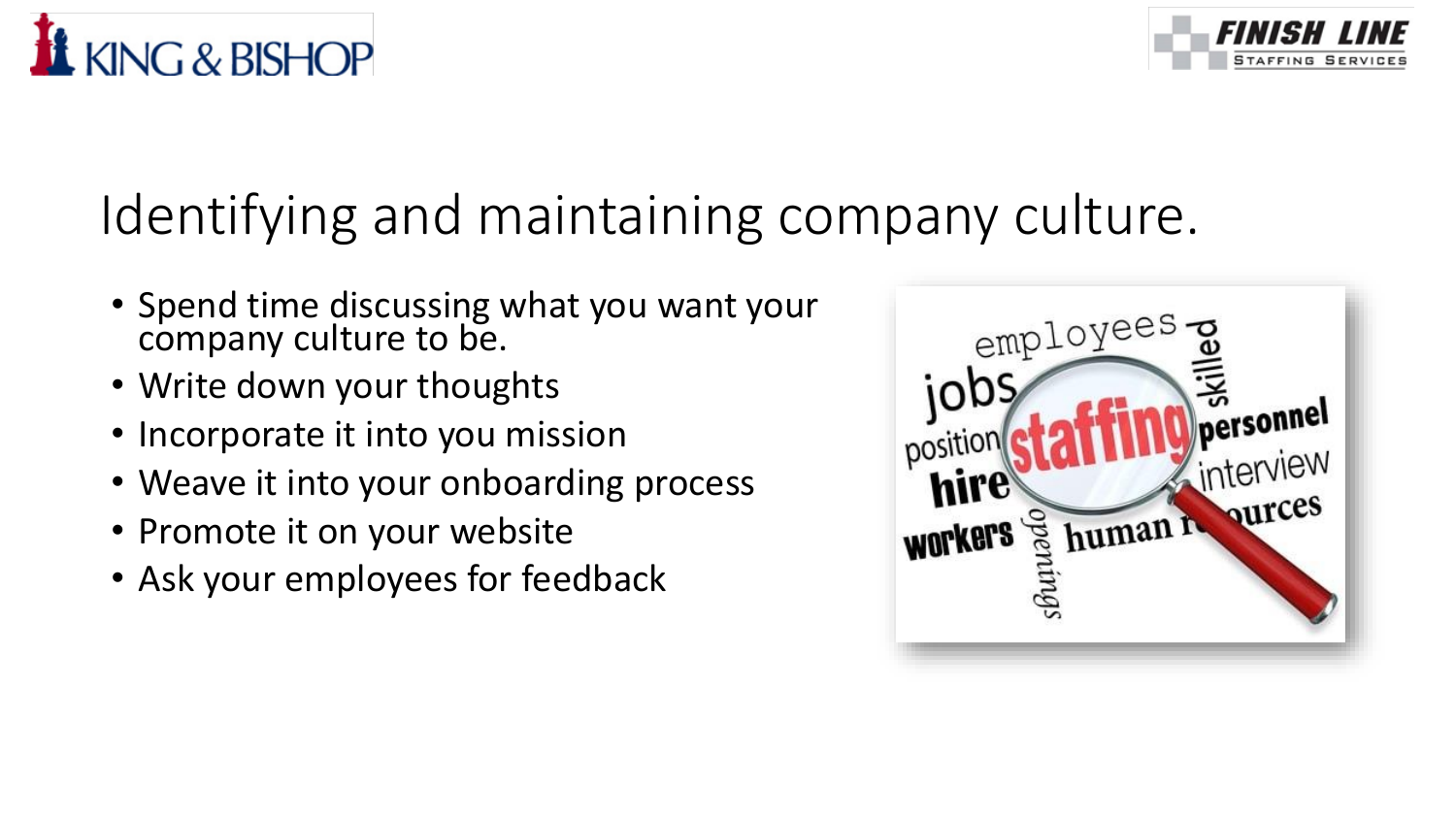



#### How to make the new staff a high performance team.

- Follow your staffing plan to identify the right talent.
- Spend time focused on onboarding
	- Explain the culture and mission
	- Allocate time for training
- Explain/show the company business plan and roadmap
- Review and revise your plan annually